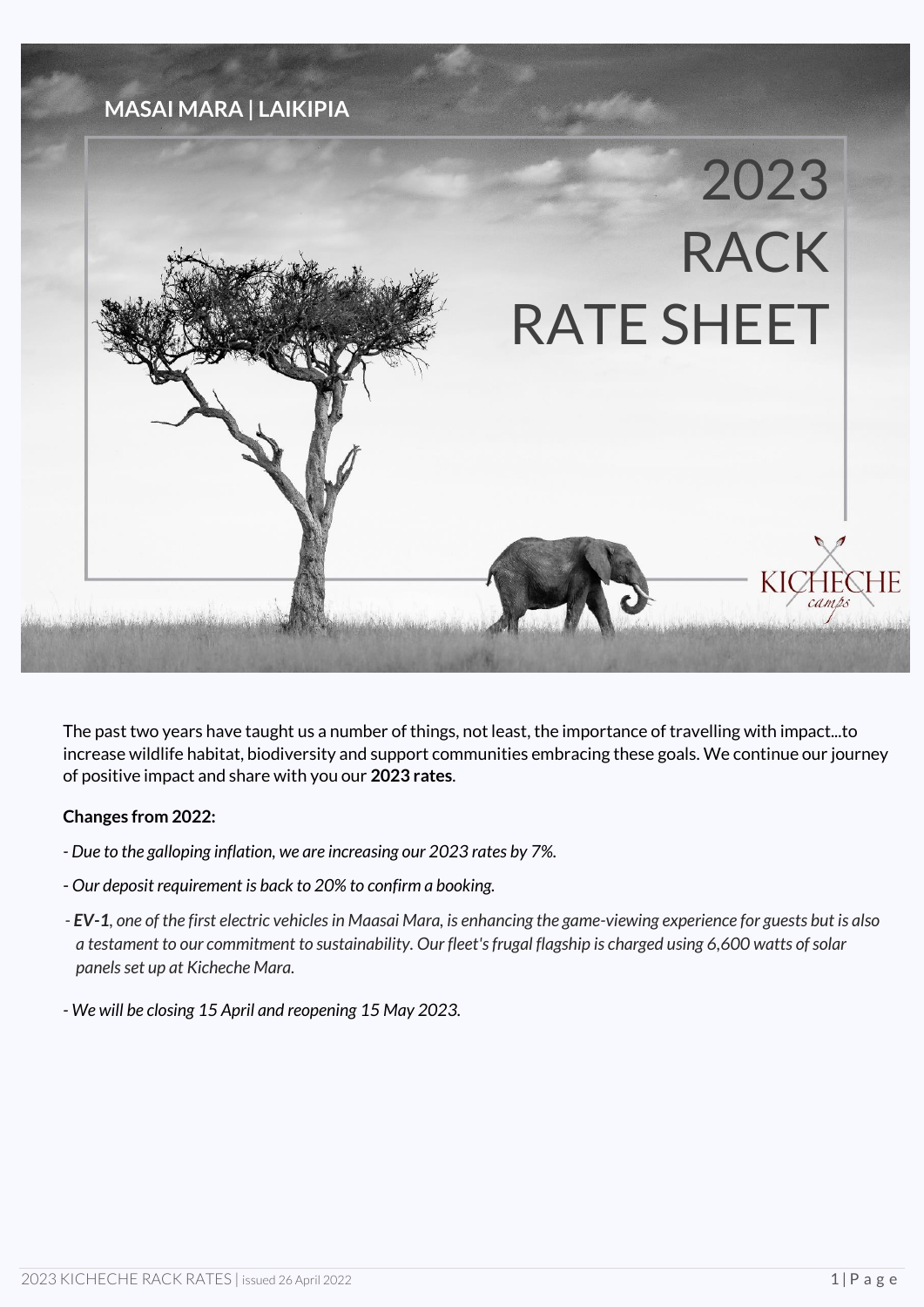|                                                                                       |                                            | Masai Mara                                    |                                                   |                                           |  |  |
|---------------------------------------------------------------------------------------|--------------------------------------------|-----------------------------------------------|---------------------------------------------------|-------------------------------------------|--|--|
| <b>Per Person</b><br>per night                                                        | <b>Mara Camp</b><br>Mara North Conservancy | <b>Valley Camp</b><br>Naboisho<br>Conservancy | <b>Bush Camp</b><br>Olare Motorogi<br>Conservancy | Laikipia Camp<br>Ol Pejeta<br>Conservancy |  |  |
| <b>PEAK Season</b><br>01 July - 31 Oct 23<br>20 Dec 23 - 02 Jan 24                    | <b>US\$820</b>                             | <b>US\$840</b>                                | <b>US\$970</b>                                    | <b>US\$820</b>                            |  |  |
| <b>Conservancy Fees</b>                                                               | US\$116                                    | US\$116                                       | US\$116                                           | US\$116                                   |  |  |
| Single Supplement*                                                                    | US\$250                                    | US\$250                                       | <b>US\$295</b>                                    | US\$250                                   |  |  |
| <b>MID Season</b><br>03 Jan - 28 Feb 23                                               | <b>US\$670</b>                             | <b>US\$695</b>                                | <b>US\$795</b>                                    | <b>US\$610</b>                            |  |  |
| <b>Conservancy Fees</b>                                                               | US\$116                                    | US\$116                                       | US\$116                                           | US\$116                                   |  |  |
| Single Supplement*                                                                    | US\$160                                    | US\$170                                       | US\$190                                           | US\$160                                   |  |  |
| <b>GREEN Season</b><br>01 Mar - 15 Apr 23<br>15 May - 30 Jun 23<br>01 Nov - 21 Dec 23 | <b>US\$610</b>                             | <b>US\$640</b>                                | <b>US\$745</b>                                    | <b>US\$560</b>                            |  |  |
| <b>Conservancy Fees</b>                                                               | US\$116                                    | US\$116                                       | US\$116                                           | US\$116                                   |  |  |
| Single Supplement*                                                                    | US\$160                                    | US\$170                                       | US\$190                                           | US\$160                                   |  |  |

#### *Above rates include:*

*Airstrip transfers; full board accommodation including picnics & drinks, shared game-viewing drives, night drives (Laikipia & Valley only), escorted bush walks, bush breakfasts (Valley only), laundry, Community Discovery trip (Mara Camp only), Maa Trust visit (Bush Camp only), canoeing and mountain biking (Laikipia Camp only) and a \$5 per night Community Trust contribution. Rates do not include the use of a private vehicle or late departure fee.*

#### **FAMILY SUITES**

Two separate bedrooms (double & twin/triple) each with ensuite bathrooms. The bedrooms are connected by a lounge furnished with a sofa and a small table enabling private dining on request. Max capacity 5 pax. Sole-use vehicle.

| <b>Family Suite - per night rate for the suite</b> | <b>PEAK</b>      | <b>MID</b>       | <b>GREEN</b>     |  |
|----------------------------------------------------|------------------|------------------|------------------|--|
| Kicheche Mara                                      | <b>US\$ 3280</b> | <b>US\$ 2680</b> | <b>US\$ 2440</b> |  |
| Kicheche Laikipia                                  | <b>US\$ 3280</b> | <b>US\$ 2440</b> | <b>US\$ 2240</b> |  |

*Family suite rate includes: Airstrip transfers; full board accommodation including picnics & drinks, game drives on a sole-use basis, night drives (Laikipia only), laundry, Children's activities, Community Discovery trip (Mara Camp only), canoeing and mountain biking (Laikipia Camp only), and a \$5 per night Community Trust contribution.*

*Rates do not include the use of a private vehicle or late departure fees. Add Conservancy fees as applicable.*

#### *Excluded Activities*

*Mara Elephant Project Visit (Mara Camp) donation at guests' discretion, Fly Camping Excursions (all Camps) \$200pp min 2 pax, Hot Air ballooning (Mara camps only) from \$515pp only, Anti-poaching dogs display (Laikipia \$60pp), Horse riding excursions(Laikipia \$60pp for 1 hr), Endangered Species Enclosure Visit (Laikipia, \$60pp), Ngare Ndare day trip forest visit & canopy walk or Lolldaiga day excursion (Laikipia only - min 2 pax, pre-booking, \$120 pp).*

*\*All Excluded Activity rates are subject to changes.*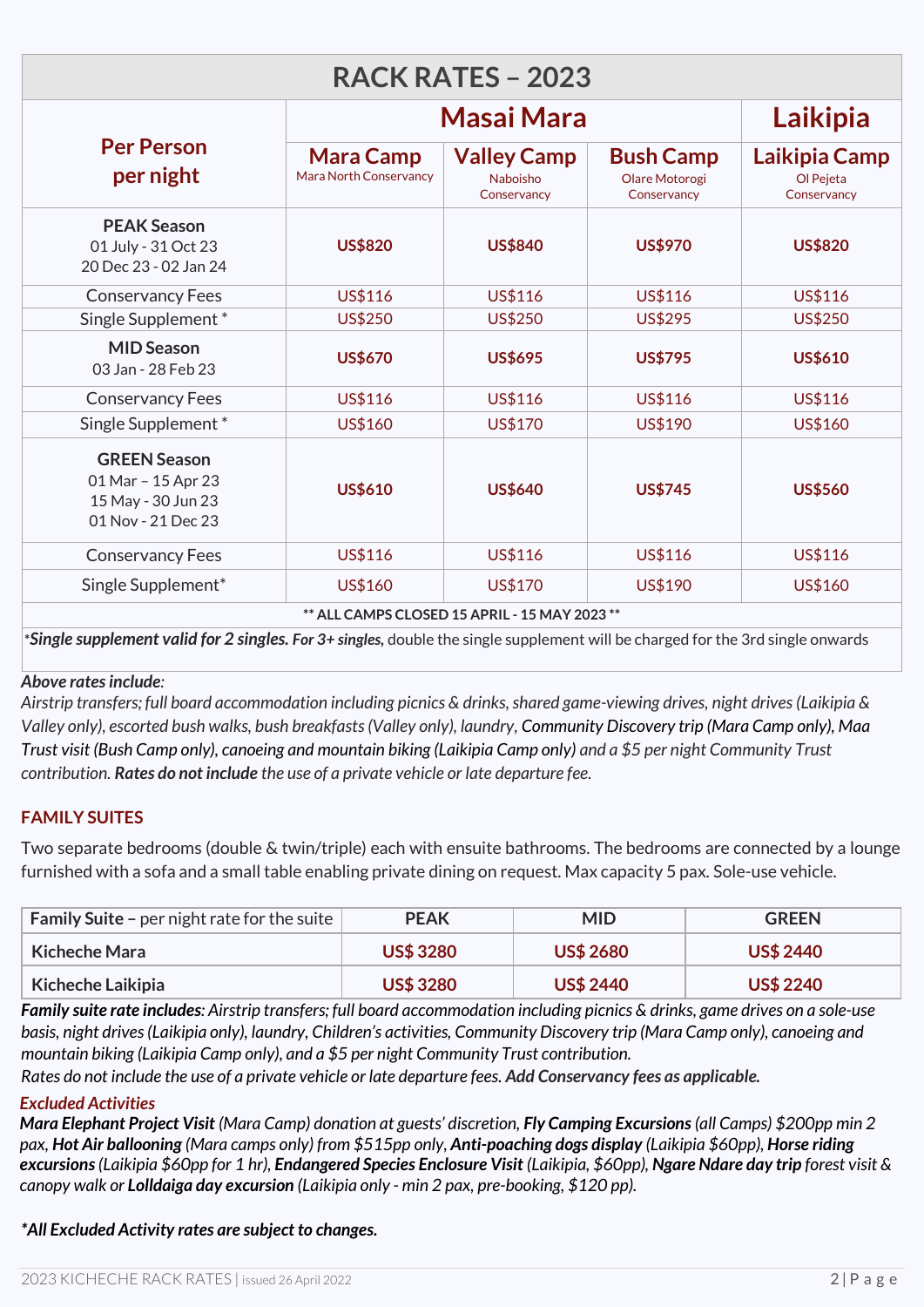# **Special Offers 2023**

- **CONSERVANCY SAFARI –** a combination of Laikipia + Mara or Valley Camp **6 for 5 OFFER** valid throughout 2023. The Free night is at Laikipia Camp and Conservancy fee payable.
- **Kicheche Valley HONEYMOON OFFER -** brides 50% off valid 2023 (Aug-Sep 25% off) and a half-hour free massage. (Travel within 12 months of wedding)
- **LONG STAY DISCOUNT 10% rate reduction** for 6 nights or more.

**NOTE: Special Offers are not combinable & Conservancy fees are payable for any free nights.** 

# **Walking Wilderness**

A wonderful 5-night package in the Maasai Mara, run on an exclusive basis, offering two nights at Kicheche Valley, a walk across the Naboisho Conservancy to our mobile wild Camping for one night, and a morning walk through Olare Motorogi Conservancy into Kicheche Bush for two nights.

| <b>Walking Wilderness</b>                | <b>PEAK</b>      | <b>MID</b>      | <b>GREEN</b>     |  |
|------------------------------------------|------------------|-----------------|------------------|--|
| Rates per person sharing, Min 2 pax.     | <b>US\$ 5040</b> | <b>US\$4255</b> | <b>US\$ 3990</b> |  |
| INCLUSIVE of conservancy fees, excluding |                  |                 |                  |  |
| flights                                  |                  |                 |                  |  |

**CONSERVANCY FEES:** Our conservancy charges cover the community leases and management of our Conservancies.

**Mara National Reserve:** Our camps are in exceptional wildlife areas with low density tourism numbers and there is no need to visit the Mara National Reserve to view cheetahs, leopards, elephants etc. Should guests wish to make a visit to the Reserve there will be an additional charge (currently \$80 per person). A sole-use vehicle charge is also applicable outside of the peak migration period July-October.

**LAIKIPIA CONSERVANCY FEES:** Our fees cover Conservancy entrance fees and the Concession charge for our camp.

- **Child rates -**
- o **Young adults 12-17 years:** 75% of adult rate. They pay 50% if guests share a Triple or Quad tent.
- o **Children 3 - 11 years**: 50% of the adult rate.
- o **Infants under 3**: free of charge, however, note that our camps are not very conducive to infants
- o **Family Quad Tents**: available at Mara and Valley camps.
- o **Family Suites**: available at Mara and Laikipia camps (rates listed above)
- o **Mara Conservancy fees:** 50% of adult fees for all children & teens 17 years and below.
- o **Laikipia Conservancy fees:** 50% of adult fees for all children 11 years and below.
- o **Junior ranger:** complimentary activity at Kicheche Laikipia.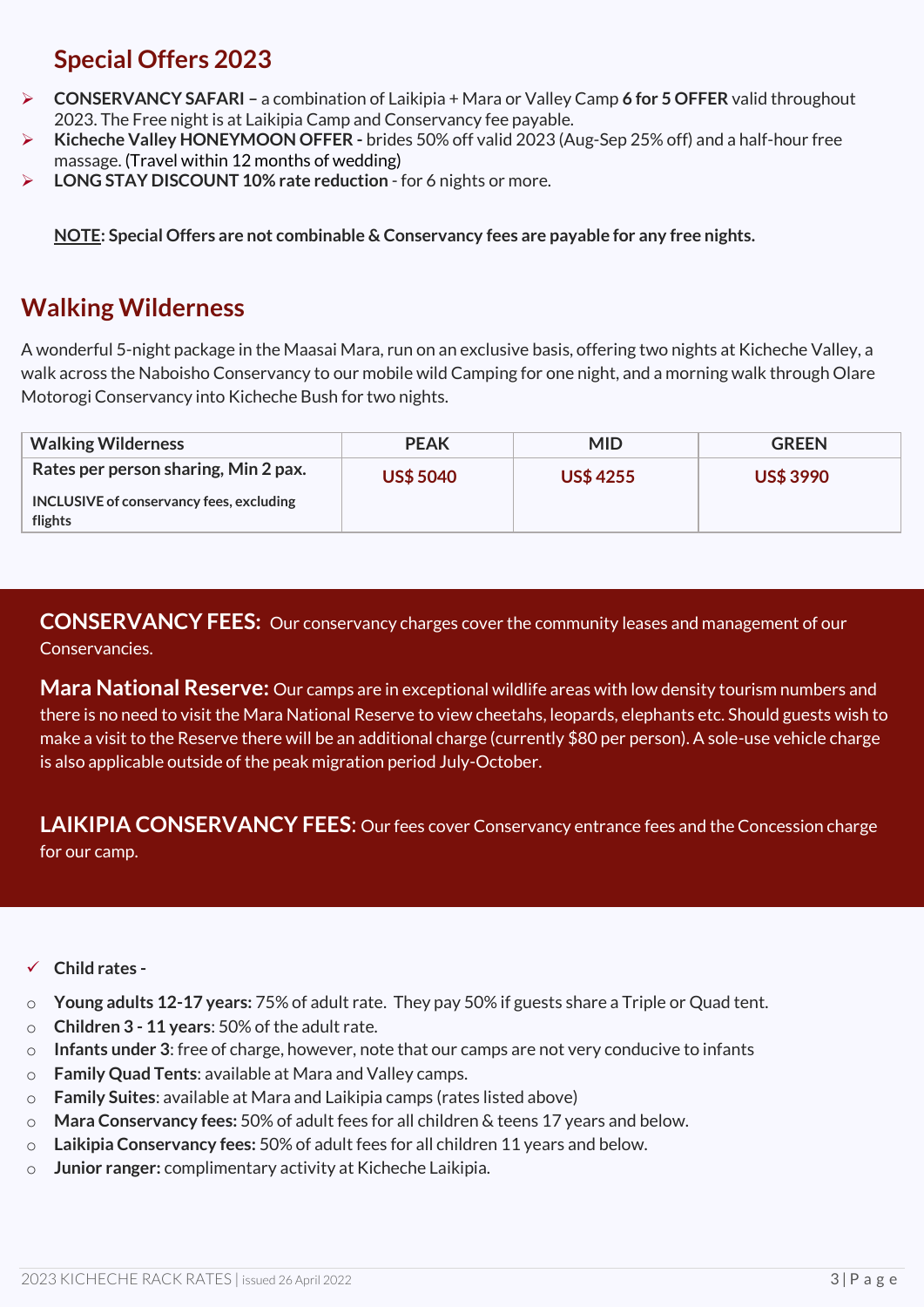- **Sole-use of vehicle** For more privacy and not sharing a vehicle with other guests, US\$400 per vehicle per night in peak season US\$350 in green and mid-season. Departures after midday will be charged an extra day, however, this will be in lieu of the late departure fee. Bookings of 4-6 guests will be guaranteed sole use at no surcharge. Families with children under 7 are required to take a sole use vehicle.
- **EV-1**, one of the first electric vehicles in Maasai Mara based at Kicheche Mara Camp. It can be booked in advance on a first come first serve basis. Please request availability when making an enquiry.
- **Photography vehicle**  providing an extra advantage with one side dropping down. To book on exclusive use US\$550 per vehicle per night in peak season US\$500 in green and mid-season. Departures after midday will be charged an extra day, however this will be in lieu of the late departure fee. Mara Camps only.
- **Minimum stay -** two nights. Mara Camps only.
- **Single supplement** is valid for a maximum of 2 tents. Bookings of 3 or more singles will be required to pay double the single supplement for the 3rd single onwards.
- **Tour Leader / Driver Guide –** US\$100 per night accommodation plus Conservancy fees (Mara; Non-Resident US\$116 per night/ Resident US\$20, Laikipia; Non-resident US\$116 per night/ Resident US\$26). Tour leader rate is applicable for a tour leader tent and reserved for a leader accompanying a group of paying guests.
- $\checkmark$  Wild camping fly camp from any of our camps. Per night supplement: US\$200 pp (min 2 pax).
- **Airstrip Transfers -** are included to and from our designated airstrips only as per below; Mara Camp: Mara North airstrip / Bush Camp: Olare airstrip / Valley Camp: Ol Seki airstrip / Laikipia camp: Kamok airstrip - Ol Pejeta\*

*\* Please specify Kamok when making airline reservations. If scheduled services are not operating into Kamok Airstrip Ol Pejeta, we will pick up from Nanyuki airstrip.* 

Extra charges will apply for arrivals and departures from alternative airstrips, please check applicable airstrips if flying from Masai Mara direct to Mombasa or Malindi on Mombasa Air.

- **Late Departures -** guests departing after midday are required to vacate their tent by 10 a.m. and a supplement of US\$150pp in peak season, and US\$100 in mid and green season will be payable
- **Packed lunches on departure –** available on request @ US\$30 per person.
- **Non – package rates** available at Laikipia and Valley camps subject to conditions, please contact us for details.
- $\checkmark$  **Exclusive use of camp** please contact us for details and price.
- **Wedding Packages**  available at all camps, please contact us for details and prices.
- **Inter-camp Transfers** are complimentary between our Mara camps. Transfers to other camps are chargeable as per the transfer chart.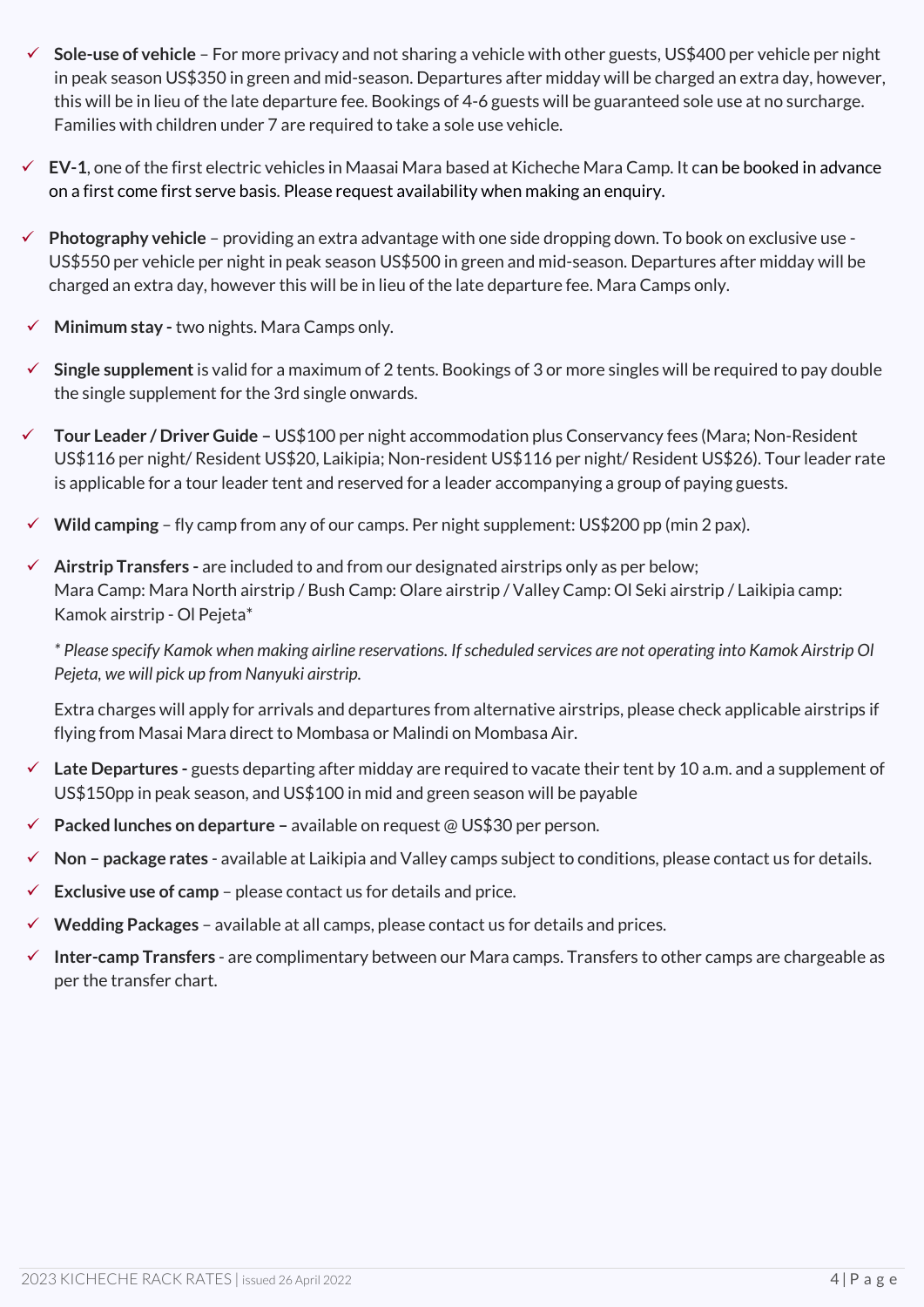## **MARA Transfers (per vehicle):**

| From/To                             | Mara Camp |                 | <b>Bush Camp</b> |                 | <b>Valley</b><br>Camp |                 |
|-------------------------------------|-----------|-----------------|------------------|-----------------|-----------------------|-----------------|
| Mara Camp                           | n/a       |                 | Foc              | 45m             | Foc                   | 1h45m           |
| <b>Bush Camp</b>                    | Foc       | 1 <sub>h</sub>  | n/a              |                 | Foc                   | 1 <sub>h</sub>  |
|                                     | Foc       | 1h45m           | Foc              | 1 <sub>h</sub>  | n/a                   |                 |
| <b>Valley Camp</b>                  |           |                 |                  |                 |                       |                 |
| <b>MARA RESERVE</b>                 |           |                 |                  |                 |                       |                 |
| Rekero/ Naibor/ Entim               | \$235     | 2 <sub>h</sub>  | \$120            | 1 <sub>h</sub>  | \$235                 | 2h              |
| Salas Camp/Sand River               | \$355     | 3h              | \$235            | 2h              | \$355                 | 3h              |
| Governors Camps/ Sentinel           | \$180     | 1h15m           | \$205            | 1h30m           | \$270                 | 2h15m           |
| <b>Keekorok</b>                     | \$355     | 3h              | \$235            | 2h              | \$235                 | 2h              |
| Sekenani Gate                       | \$295     | 2h30m           | \$235            | 2h              | \$120                 | 45 <sub>m</sub> |
| Talek Gate camps                    | \$180     | 1h30m           | \$100            | 40 <sub>m</sub> | \$180                 | 1h30m           |
| Cottars Camp - OLDERKESI            | \$410     | 3h30m           | \$295            | 2h30m           | \$355                 | 3h              |
| <b>MARA TRIANGLE REGION</b>         |           |                 |                  |                 |                       |                 |
| Olonana/ Kichwa/ Bataleur           | \$180     | 1h30m           | \$235            | 2h              | \$295                 | 2h30m           |
| Angama                              | \$235     | 2h              | \$295            | 2h30m           | \$355                 | 3h              |
| <b>OLARE MOTOROGI CONSERVANCY</b>   |           |                 |                  |                 |                       |                 |
| Mara Plains/ Porini Lion/ Kempinski | \$120     | 1 <sub>h</sub>  | \$100            | 30 <sub>m</sub> | \$180                 | 1h30m           |
| Mahali Mzuri/ Richards              | \$180     | 1h15m           | \$120            | 45m             | \$235                 | 1h45m           |
| <b>MARA NORTH CONSERVANCY</b>       |           |                 |                  |                 |                       |                 |
| <b>Elephant Pepper</b>              | Foc       | 20m             | \$180            | 1h15m           | \$270                 | 2h15m           |
| Offbeat                             | \$110     | 30 <sub>m</sub> | \$180            | 1 <sub>h</sub>  | \$235                 | 1h45m           |
| Richards River                      | \$180     | 1h15m           | \$120            | 45 <sub>m</sub> | \$235                 | 1h45m           |
| Saruni                              | \$120     | 1 <sub>h</sub>  | \$235            | 2h              | \$235                 | 2h              |
| Serian/ Karen Blixen                | \$120     | 45 <sub>m</sub> | \$235            | 1h45m           | \$295                 | 2h30m           |
| NABOISHO CONSERVANCY                |           |                 |                  |                 |                       |                 |
| Naboisho Asilia/Encounter           | \$180     | 1h30m           | \$120            | 45 <sub>m</sub> | \$120                 | 45 <sub>m</sub> |
| Ol Seki                             | \$260     | 2hr             | \$200            | 1h 20m          | Foc                   | 15m             |
| Eagle View /Dorobo                  | \$180     | 1h30m           | \$120            | 1 <sub>h</sub>  | \$100                 | 30 <sub>m</sub> |
| Porini Mara - OL KINYEI             | \$295     | 2h30m           | \$180            | 1h30m           | \$100                 | 30 <sub>m</sub> |

## **LAIKIPIA Transfers (per vehicle)**

| From/To           | <b>Lewa Cons</b>    |        | Meru or      |        | Loisaba / Sabuk |        | <b>Nairobi</b> |        |
|-------------------|---------------------|--------|--------------|--------|-----------------|--------|----------------|--------|
|                   | <b>Matunda Gate</b> |        | Samburu Gate |        |                 |        |                |        |
| Kicheche Laikipia | \$295               | $2-3h$ | \$420        | $3-4h$ | \$460           | $3-4h$ | \$420          | $3-4h$ |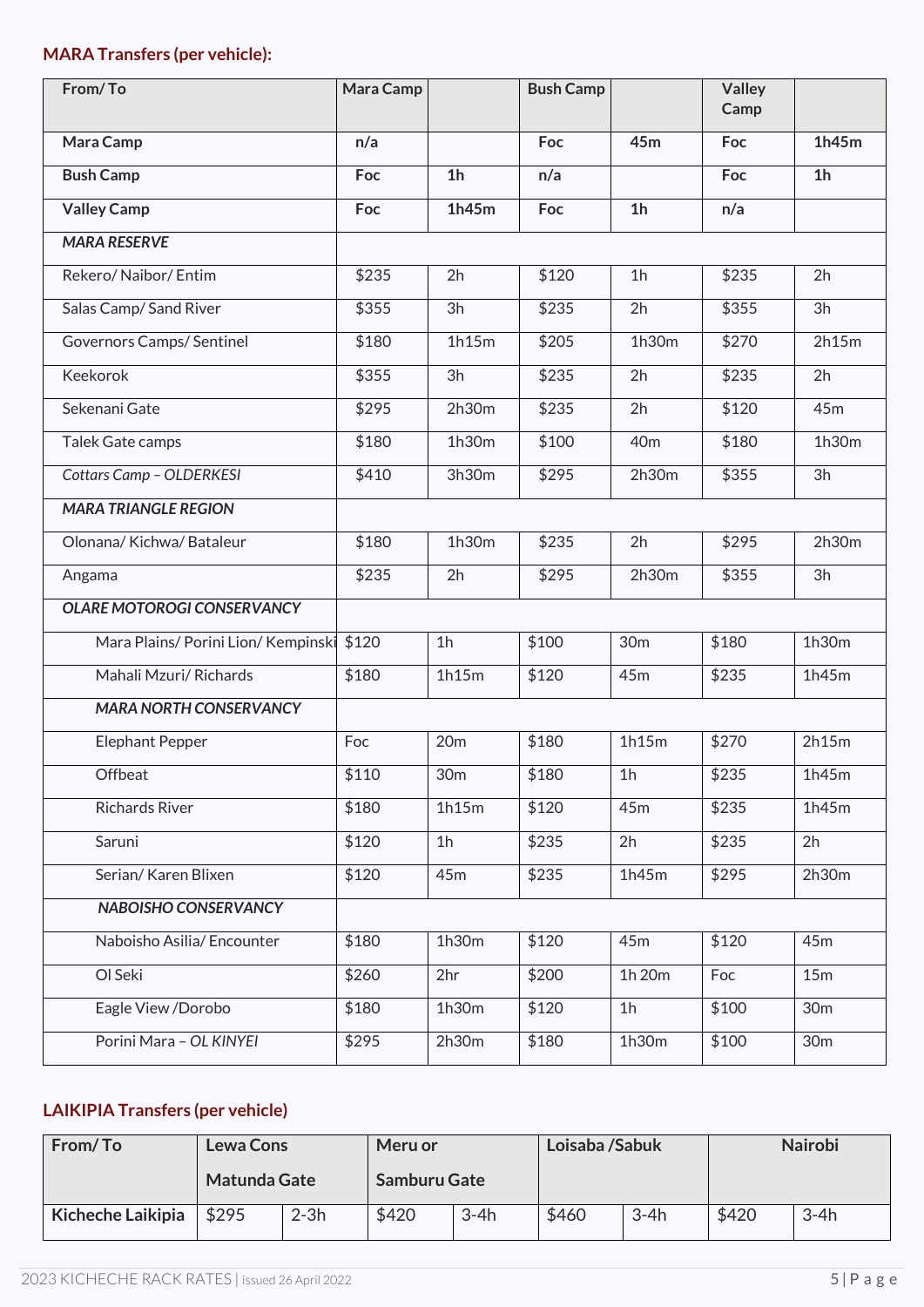## **Terms & Conditions:**

- **Provisional booking:** will be held for 7 days and can be extended. If the booking is not confirmed before the expiry date, the provisional booking will be released automatically.
- **Deposit:** A 20% non-refundable deposit must be received in order to confirm a booking.
- **Full payment:** Full payment is required a minimum of 45 days prior to guests' arrival. Kicheche reserves the right to release the booking if the full payment is not received.
- **In the event of dates change or cancellation, the following policy applies - 45 days or more:** Loss of deposit; **45-31 days**: 50% cancellation charges; **30 days or less**: 100% cancellation charge.
- **Group allocation booking policy for 3+ tents –** check our separate booking policy
- **Group Cancellation policy (3+ tents) - 90+ days:** Loss of deposit; **90 -31 days:** 50% cancellation charge; **30 days or less:** 100% cancellation charge
- **We strongly advise that travel insurance is taken out by all clients to cover any cancellations charges resulting from unforeseen circumstances.**

# **EXCURSIONS**

## **Mara Elephant Project Visit - Kicheche Mara**

Visit MEP to receive an overview of the Project and its monitoring, human-wildlife conflict, and anti-poaching programmes. Staff will explain the GPS satellite tracking system and if some of the MEP's collared elephants are within reasonable proximity of the headquarters there will be an opportunity to track them. Bookable in advance. Donation at guests' discretion. (Min 2 pax, children under 12 free). Duration 2-3 hours.

## **Community Discovery Trip – Kicheche Mara**

Visit the local Aitong trading center, a school, and a medical clinic. This excursion provides a brief glimpse into the lives of our community and the opportunities and challenges that lie ahead. Allow 2 hours, this visit is usually made after lunch allowing guests to continue on their afternoon game drive. Complimentary.

#### **The Maa Trust – Kicheche Bush**

Guests can visit The Maa Trust as part of a game walk or game drive; only 10 minutes from camp. A wonderful opportunity for guests to interact with Maasai women, watch and learn about their bead-work and learn more about The Trust's efforts towards conservation through sustainable community development. Complimentary.

## **Wild Camping – all camps**

Take an escorted game walk in one of our Mara conservancies or in Ol Pejeta Conservancy to overnight in a private mobile campsite. The following morning after breakfast take another walk back to camp (vehicle transfers also available).

A lightweight fly-camp, staffed by a cook and a camp hand, will be set up in advance of arrival. Small dome tents for 2 pax are equipped with camp beds, bedrolls, chairs, and a washstand. Basic bathroom facilities are available (long drop toilet and bush shower). A lightweight mess shelter will be used in the event of rain. US\$200 supplement per person, min 2 pax. Min age 12 years and children aged 12-16 years are only taken at the discretion of our guide.

## **Ngare Ndare Forest visit – Kicheche Laikipia**

A full day trip to the beautiful Ngare Ndare Forest located outside Ol Pejeta Conservancy. Depart morning from camp, guided walk in the forest to the waterfall & natural pool, bird watching, canopy walk, picnic lunch. Back to camp by sunset. US\$120 pp. Min 2 pax, must be pre-booked.